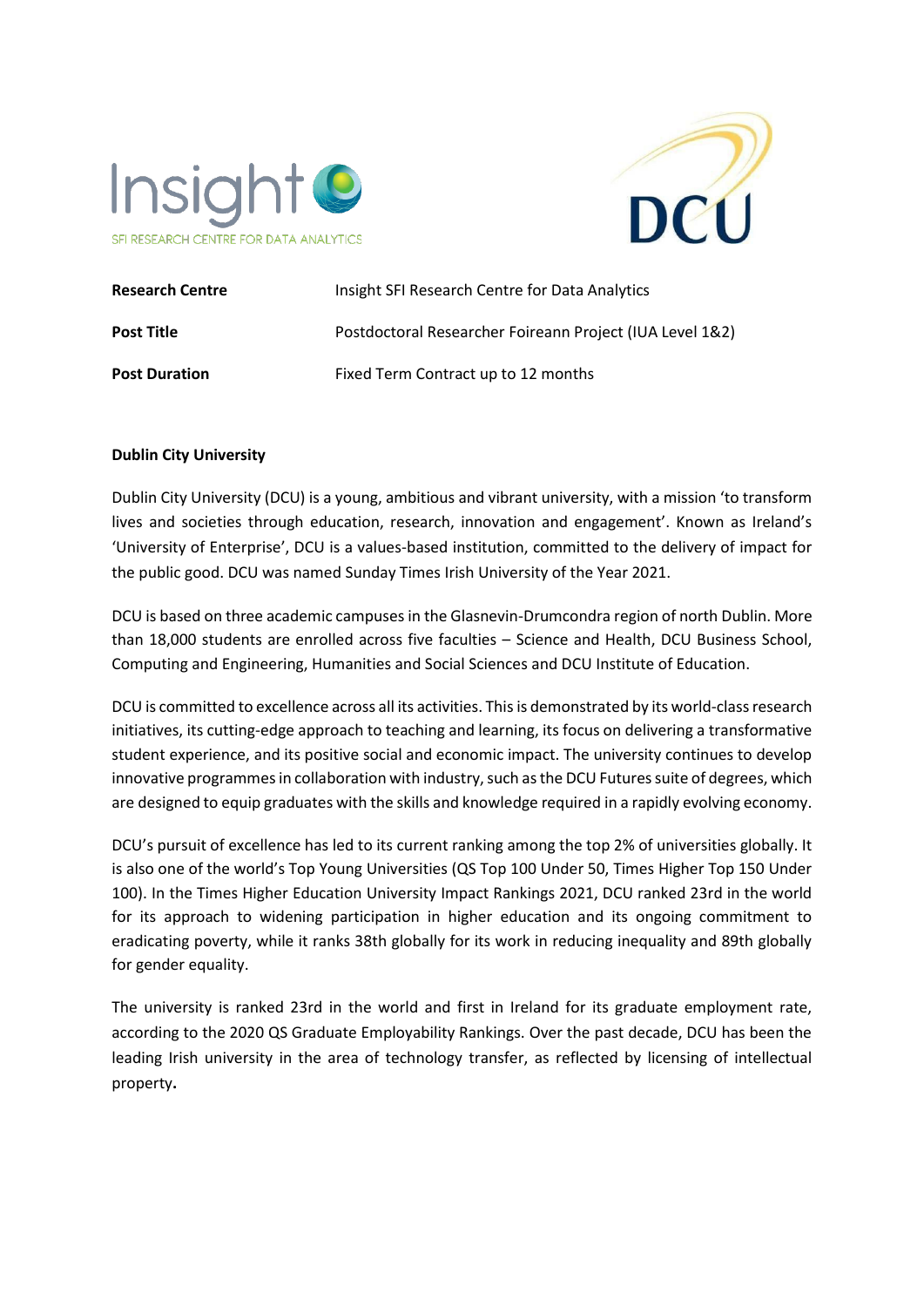### **The Insight SFI Research Centre for Data Analytics**

The Insight SFI Research Centre for Data Analytics (http://www.Insight-centre.org) is an SFI funded Research Centre which brings together researchers from University College Dublin, NUI Galway, University College Cork, and Dublin City University, as well as other partner institutions, Trinity College Dublin (TCD), University of Limerick (UL), Maynooth University (MU) and Tyndall National Institute. It creates a critical mass of more than 400 researchers from Ireland's leading ICT clusters to carry out research on a new generation of data analytics technologies in a number of key application domain areas, such as Health and Human Performance, Smart Communities, Internet of Things, Enterprise and Services and Sustainability and Operations.

The €150m Centre is funded by Science Foundation Ireland and a wide range of industry and European Union partners. Insight's research focus encompasses a broad range of data analytics technologies from machine learning, decision analytics and social network analysis to linked data, recommender systems and the sensor web. Together, with more than 220 partner companies, Insight researchers are solving critical challenges in the areas of Connected Health and the Discovery Economy.

# **Research Career Framework**

As part of this role the researcher will be required to participate in the DCU Research Career Framework [\(http://dcu.ie/hr/ResearchersFramework/index.shtml\)](http://dcu.ie/hr/ResearchersFramework/index.shtml). This framework is designed to provide significant professional development opportunities to researchers and offer the best opportunities in terms of a wider career path.

DCU has a strong track record in attracting both Irish and European Union research funding under Horizon 2020 (and all previous Framework programmes), Marie Curie Actions and Erasmus. We offer a dynamic and internationally-focused environment in which you can advance your academic career.

### **The Project**

The Foireann Project is focused on processing very high volumes of activities within GAA clubs with a view to understanding more about geo-based club membership, gender and age breakdowns, game type breakdowns, to best prepare for future administration of the games.

The project proposes to a queryable database for analytics, visualisations, predictions, to be used by the GAA, researchers and planners.

### **The Role**

The successful candidate will be involved in the database design and OLAP frontend to create data assets for the purpose of analysis, decision making and machine learning.

### **Principal Duties and Responsibilities**

Please see attached job description for principal duties and responsibilities of the role.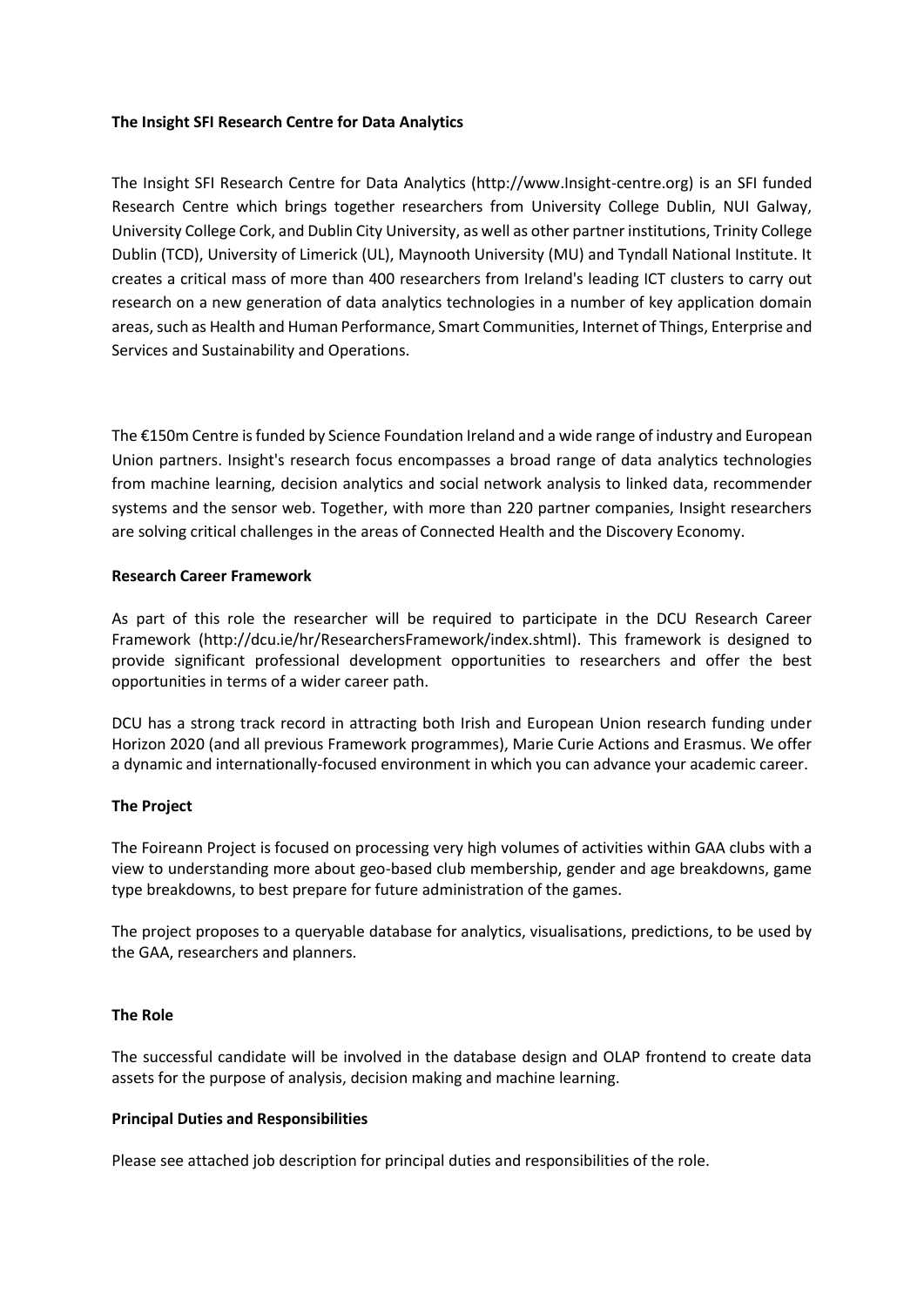# **Qualifications, Skills and Experience Required**

The candidate must have a PhD in Health and Human Performance or a related discipline with a strong background in Data Science and Python and relevant experience.

## **In addition, it is desirable that the candidate has a subset of the following skills:**

- Excellent written and oral proficiency in English (essential).
- Excellent written and verbal communication and interpersonal skills.
- Proven ability to prioritize workload and work to strict deadlines.
- Ability to work in a team and to take responsibility to contribute to the overall success of the team.
- Strong problem solving abilities.

### **Candidates will be assessed on the following competencies:**

**Discipline Knowledge and Research skills –** Demonstrates the ability to design and/or implement a substantial programme of research including initiating and leading new research programmes (for example by using critical judgement and an understanding of new research methodologies).

**Understanding the Research Environment –** Demonstrates a thorough understanding of the research environment both nationally and internationally, the ability to secure significant research funding and where relevant the ability to apply for intellectual property rights and/or patents for their research.

**Communicating Research –** Demonstrates excellence in communicating their research nationally and internationally (for example by publishing in high quality peer reviewed journals of international standing and through invitation to participate in commercial research) and the ability to deliver teaching based on their own research.

**Managing and Leadership skills –** Successfully leads and manages research programmes including the management and supervision of a small research team and the financial management of research programmes.

### **Essential Training**

The post holder will be required to undertake the following mandatory compliance training: Orientation, Health and Safety, Research Integrity and Intellectual Property and Data Protection training. Other training may need to be undertaken when required.

### **Additional Information**

The successful candidates will be offered opportunities for developing their own careers in a number of directions including support for conference/workshop travel, upskilling through Insight's continuous professional development in areas like research ethics and data privacy, student supervision and development and submission of their own research project proposals.